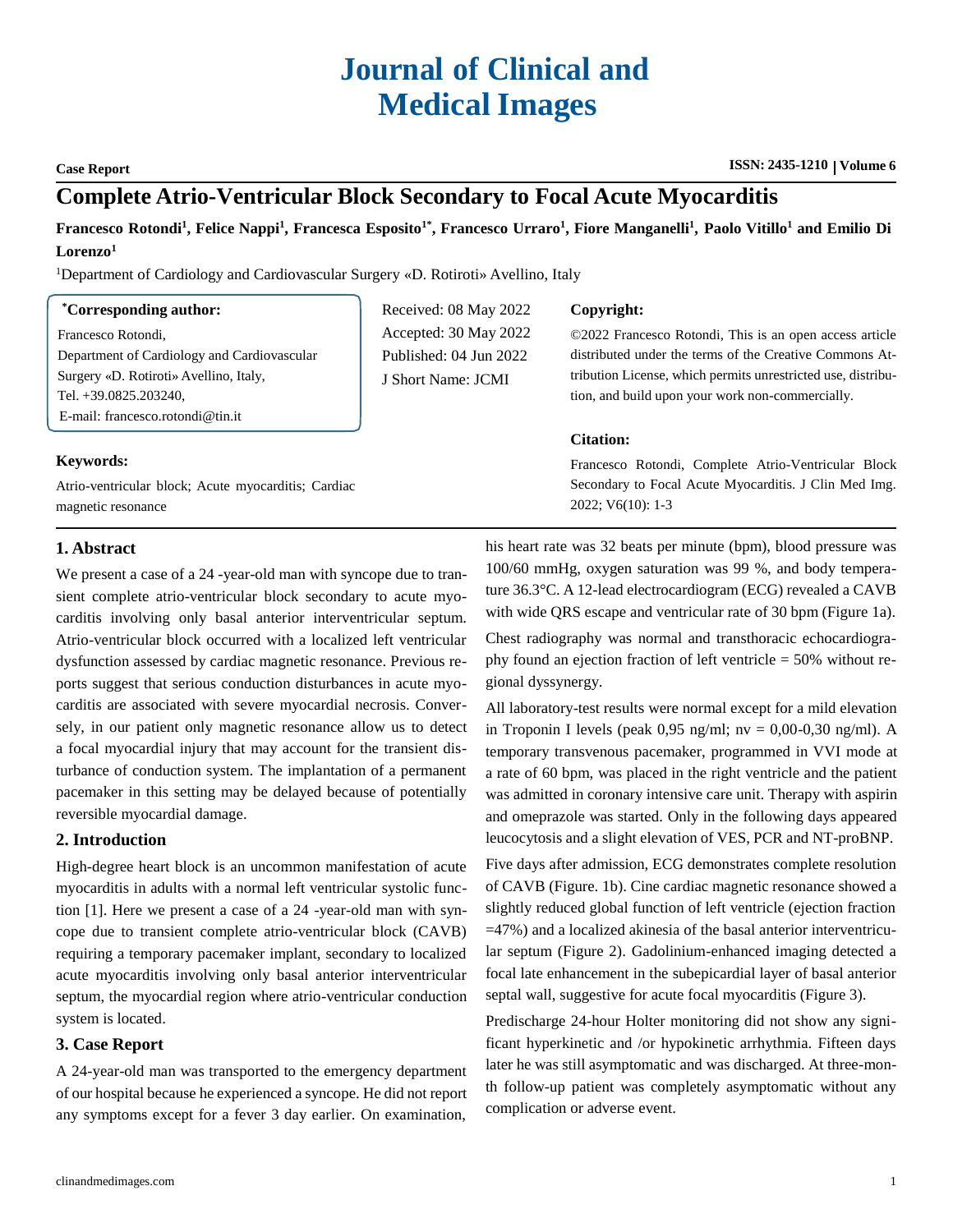

Figure 1. complete atrio-ventricular block (CAVB) with wide QRS escape and ventricular rate of 30 bpm (1a). Five days after admission, ECG demonstrates complete resolution of CAVB (1b).



Figure 2. Cine cardiac magnetic resonance showed a slightly reduced global function of left ventricle (ejection fraction = 47%) and a localized akinesia of the basal anterior interventricular septum.



Figure 3. Gadolinium-enhanced imaging detected a focal late enhancement in the basal anterior septal wall, suggestive for acute focal myocarditis.